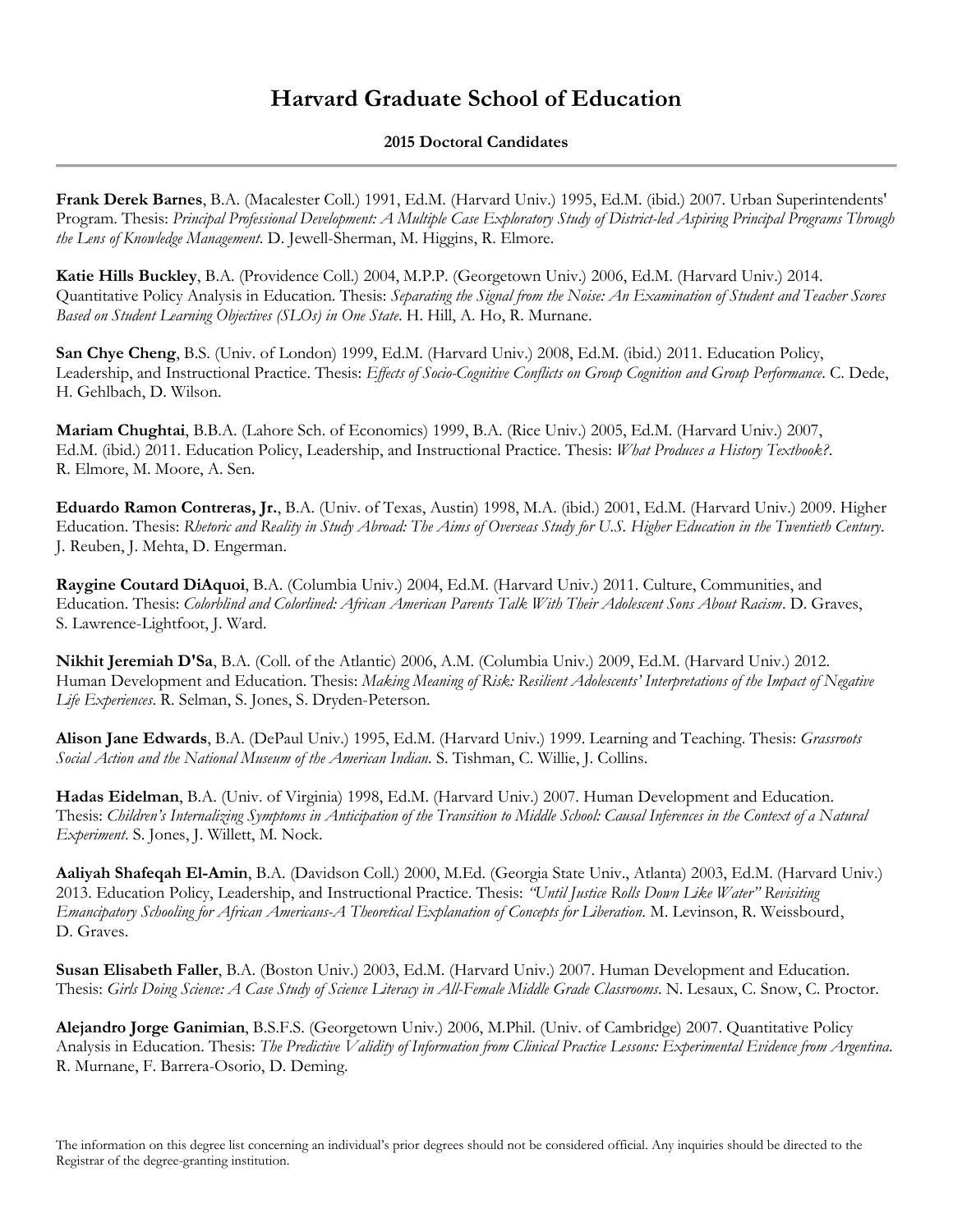**Houman Harouni**, B.A. (Univ. of Southern California) 2006, Ed.M. (Harvard Univ.) 2008. Culture, Communities, and Education. Thesis: *Purpose and Education: The Case of Mathematics*. J. Star, S. Lawrence-Lightfoot, E. Cavicchi.

**Jodut Hashmi**, B.S. (Cornell Univ.) 2004, Ed.M. (Harvard Univ.) 2010. Higher Education. Thesis: *Examining the Role of Parent Involvement in College Access for Low-Income Students: A Mixed Methods Study of the FUEL Program*. B. Long, J. McLaughlin, M. Savitz-Romer.

**Julia Dianne Higdon**, B.A. (Univ. of North Carolina, Chapel Hill) 1996, M.Ed. (Univ. of North Carolina, Greensboro) 2003, Ed.M. (Harvard Univ.) 2012. Culture, Communities, and Education. Thesis: *Measuring and Modeling Intercultural Attitudes Among Adolescents Across Europe: A Multi-Level, Multiple-Group Analysis Examining Student Attitudes, Intergroup Contact, and School Climate*. K. Masyn, H. Haste, F. Reimers, J. Torney-Purta.

**Ling Hsiao**, B.A. (Carleton Coll., Minnesota) 1995, M.A. (Claremont Graduate Univ.) 1997, Ed.M. (Harvard Univ.) 2001. Human Development and Education. Thesis: *Moving the Discussion Forward through Surprises and Dilemmas: Teacher Learning in Academic Discussion*. R. Selman, C. Snow, E. Lowenstein.

**Marc Anthony Johnson**, B.A. (Morehouse Coll.) 1998, Ed.M. (Harvard Univ.) 1999. Higher Education. Thesis: *On My Watch: The Role and Responsibilities of American College Trustees*. J. McLaughlin, J. Reuben, R. Khurana.

**William Ryan Johnston**, B.A. (Ohio State Univ.) 2000, M.S. (Univ. of Pennsylvania) 2001. Culture, Communities, and Education. Thesis: *The Roots of Opting Out: Family, School, and Neighborhood Characteristics Associated with Non-Local School Choices*. N. Hill, T. Leventhal, C. Winship.

**Priya Kalra**, B.A. (Univ. of California, Berkeley) 2004, M.S. (Brunel Univ.) 2007, Ed.M. (Harvard Univ.) 2008, Ed.M. (ibid.) 2012. Human Development and Education. Thesis: *Implicit Learning: Development, Individual Differences, and Educational Implications*. J. Star, A. Ho, J. Gabrieli.

**Charles William McLeod Lang**, B.A. (Univ. of Melbourne) 2007, B.S. (ibid.) 2007, Ed.M. (Harvard Univ.) 2008. Human Development and Education. Thesis: *Personalization through the Application of Inverse Bayes to Student Modeling*. H. Gardner, T. Tivnan, R. Baker.

**Irene Anastasia Liefshitz**, B.A. (Bryn Mawr Coll.) 1993, M.S.T. (Fordham Univ.) 1998, Ed.M. (Harvard Univ.) 2009. Education Policy, Leadership, and Instructional Practice. Thesis: *When Teachers Speak of Teaching, What Do They Say? A Portrait of Teaching From the Voices of the StoryCorps National Teachers Initiative*. S. Lawrence-Lightfoot, J. Blatt, M. Jackson.

**Karin E. Liiv**, B.A. (Williams Coll.) 1983, Ed.M. (Harvard Univ.) 1994. Culture, Communities, and Education. Thesis: *Defiance, Insubordination, and Disrespect: Perceptions of Power in Middle School Disciplin*e. H. Gehlbach, N. Warikoo, D. Graves.

**Erica G. Litke**, B.A. (Oberlin Coll.) 1997, Ed.M. (Harvard Univ.) 2001. Education Policy, Leadership, and Instructional Practice. Thesis: *The State of the Gate: A Description of Instructional Practice in Algebra in Five Urban Districts*. H. Hill, J. Star, D. Cohen.

**Geoff Eckman Marietta**, B.S. (Univ. of Montana, Missoula) 2001, M.A.T. (Western New Mexico Univ.) 2004, M.A. (ibid.) 2005, M.B.A. (Harvard Univ.) 2007, Ed.M. (ibid.) 2013. Education Policy, Leadership, and Instructional Practice. Thesis: *Leadership and Collaboration in Complex Organizations: Principals' Interactions with Central Office in Two Large School Districts*. M. Higgins, S. Moore Johnson, A. Grossman.

**Jennifer J. Montgomery**, B.A. (Univ. of North Dakota, Grand Forks) 1992, B.S.Ed. (ibid.) 1994, M.S. (ibid.) 2000, Ed.M. (Harvard Univ.) 2008. Education Policy, Leadership, and Instructional Practice. Thesis: *Controversies Over the Pledge of Allegiance in Public Schools: Case Studies Involving State Law, 9/11, and the Culture Wars*. J. Reuben, M. Levinson, D. Schimmel.

The information on this degree list concerning an individual's prior degrees should not be considered official. Any inquiries should be directed to the Registrar of the degree-granting institution.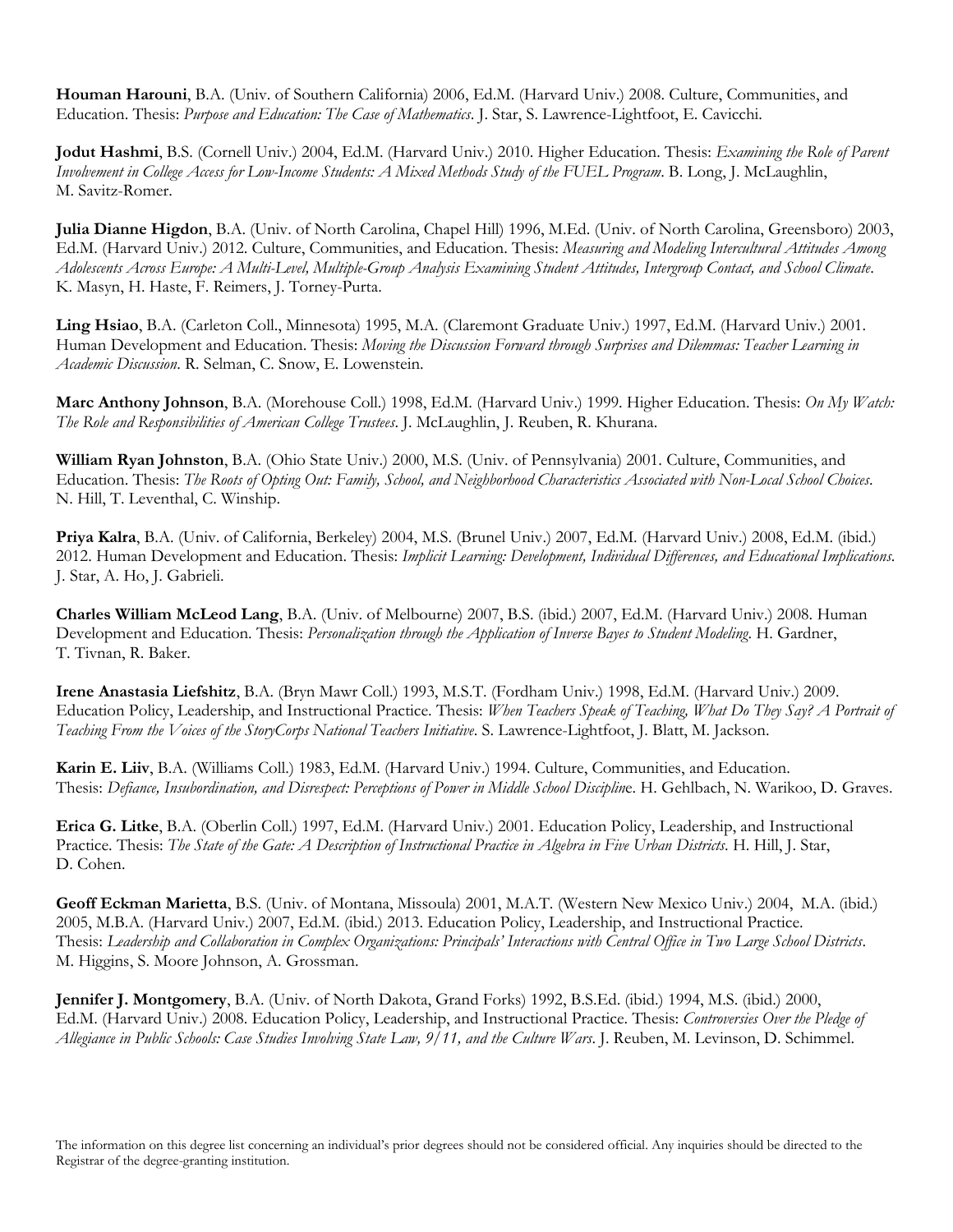**Soojin Susan Oh**, B.A. (Univ. of Pennsylvania) 2003, M.S. (ibid.) 2004, Ed.M. (Harvard Univ.) 2010. Human Development and Education. Thesis: *A Contributing Role of Parental Investments in Early Learning to Head Start Impacts on Children's Language and Literacy: Examining How Mechanisms of Program Impact Differ for Spanish-Speaking Dual Language Learners (DLL) and Non-DLL*. H. Yoshikawa, J. Willett, C. Tamis-Lemonda.

**Maria Elena Ortega Hesles**, B.A. (Inst. Tecnologico Autonomo de Mexico) 2005, Ed.M. (Harvard Univ.) 2007. Quantitative Policy Analysis in Education. Thesis: *School Choice and Educational Opportunities: The Upper-Secondary Student-Assignment Process in Mexico City*. R. Murnane, F. Barrera-Osorio, F. Reimers.

**Sean Stanley Parker**, B.A. (Clark Univ.) 1998, M.A. (St. John's Coll.) 2005, Ed.M. (Harvard Univ.) 2007. Human Development and Education. Thesis: *School-Based Data Teams Ask the Darnedest Questions About Statistics: Three Essays in the Epistemology of Statistical Consulting and Teaching*. C. Elgin, T. Tivnan, J. Willett.

**Stefanie Karchmer Reinhorn**, A.B. (Princeton Univ.) 1991, M.A.T. (Manhattanville Coll.) 1993, Ed.M. (Harvard Univ.) 2013. Education Policy, Leadership, and Instructional Practice. Thesis: *Teachers' Views of School-Based Professional Learning in Six High-Performing, High-Poverty, Urban Schools*. S. Moore Johnson, A. Alonso, D. Cohen.

**Jessica Lori Rosner**, B.A. (Barnard Coll.) 2003, M.S.Ed. (Univ. of Pennsylvania) 2004. Quantitative Policy Analysis in Education. Thesis: *Estimating the Impact of Receiving a Higher Evaluation Rating on Early-Career Teacher Turnover and Its Relationship to School Context*. D. Koretz, M. West, J. Fullerton.

**Emmanuel Tanenbaum Schanzer**, A.B. (Cornell Univ.) 2002, M.E. (Lesley Coll.) 2006, Ed.M. (Harvard Univ.) 2010. Education Policy, Leadership, and Instructional Practice. Thesis: *Algebraic Functions, Computer Programming, and the Challenge of Transfer*. J. Star, K. Brennan, K. Fisler.

**Jessica Armytage Scott**, B.A. (Flagler Coll.) 2004, Ed.M. (Harvard Univ.) 2008. Human Development and Education. Thesis: *Beyond the Fourth Grade Glass Ceiling: Understanding Reading Comprehension Among Bilingual/Bimodal Deaf and Hard of Hearing Students*. P. Uccelli, A. Ho, J. Thomson.

**Michael S. Shiner**, B.M. (Univ. of Toronto) 1988, M.B.A. (ibid.) 1995, Ed.M. (Harvard Univ.) 2003. Learning and Teaching. Thesis: *Seven Leadership Blind Spots: Adult Development, Emotional Intelligence, and Leadership Effectiveness Among Biotech R&D Leaders*. R. Kegan, D. Perkins, A. Goodson.

**Nicole Suzanne Simon**, B.S. (Cornell Univ.) 2004, M.S. (ibid.) 2005, Ed.M. (Harvard Univ.) 2012. Culture, Communities, and Education. Thesis: *Recruiting and Hiring Teachers in Six Successful, High-Poverty, Urban Schools*. S. Moore Johnson, A. Alonso, D. Cohen.

**Zachary Stein**, B.A. (Hampshire Coll.) 2004, Ed.M. (Harvard Univ.) 2006. Human Development and Education. Thesis: *Tipping the Scales: Social Justice and Educational Measurement*. C. Elgin, H. Gardner, T. Dawson.

**Laurel Cadwallader Stolte**, B.A. (Middlebury Coll.) 2001, M.A. (Univ. of Colorado, Boulder) 2005, Ed.M. (Harvard Univ.) 2012. Culture, Communities, and Education. Analytic Paper: *Opening the Door to Cross-Cultural Educación in Two-Way Immersion Programs*. N. Warikoo, M. Levinson, C. George.

**Elizabeth Leisy Stosich**, B.A. (Univ. of California, Berkeley) 2004, M.A.T. (Univ. of San Fransicso) 2007, Ed.M. (Harvard Univ.) 2012. Education Policy, Leadership, and Instructional Practice. Thesis: *Learning to Teach to the Common Core State Standards: Examining the Role of Teachers' Collaboration, Principals' Leadership, and Professional Development*. S. Moore Johnson, R. Elmore, J. Mehta.

**Aubry Dustin Threlkeld**, B.A. (Middlebury Coll.) 2003, M.S. (Mercy Coll.) 2005. Human Development and Education. Thesis: *Dyslexia as Disability*. C. Snow, H. Haste, J. Thomson.